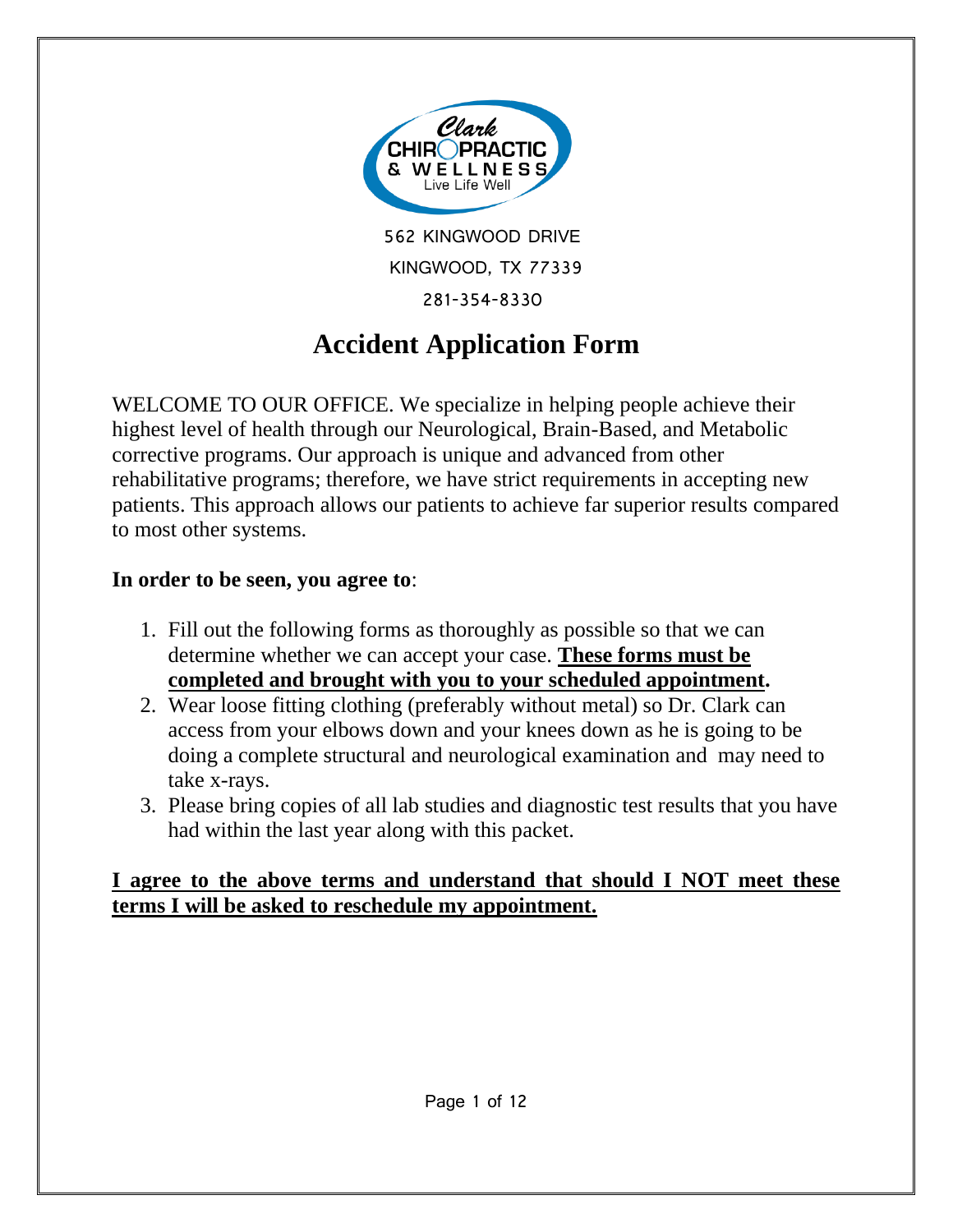

# **Patient Introduction**

| <b>Personal History:</b>                                                                                       |        |      |
|----------------------------------------------------------------------------------------------------------------|--------|------|
| <u>Your Name: ___________________________________</u>                                                          |        |      |
| First                                                                                                          | Middle | Last |
| Your Address:                                                                                                  |        |      |
|                                                                                                                |        |      |
|                                                                                                                |        |      |
|                                                                                                                |        |      |
|                                                                                                                |        |      |
|                                                                                                                |        |      |
|                                                                                                                |        |      |
| Marital Status: Marital Status: Marital Status: Marital Status: Marital Status: Marital Status: Marital Status |        |      |
| Occupation: _________________                                                                                  |        |      |
| Employer: _________________                                                                                    |        |      |
|                                                                                                                |        |      |
|                                                                                                                |        |      |
| Reason for leaving:                                                                                            |        |      |
|                                                                                                                |        |      |
|                                                                                                                |        |      |
| Referred to our office by:                                                                                     |        |      |
|                                                                                                                |        |      |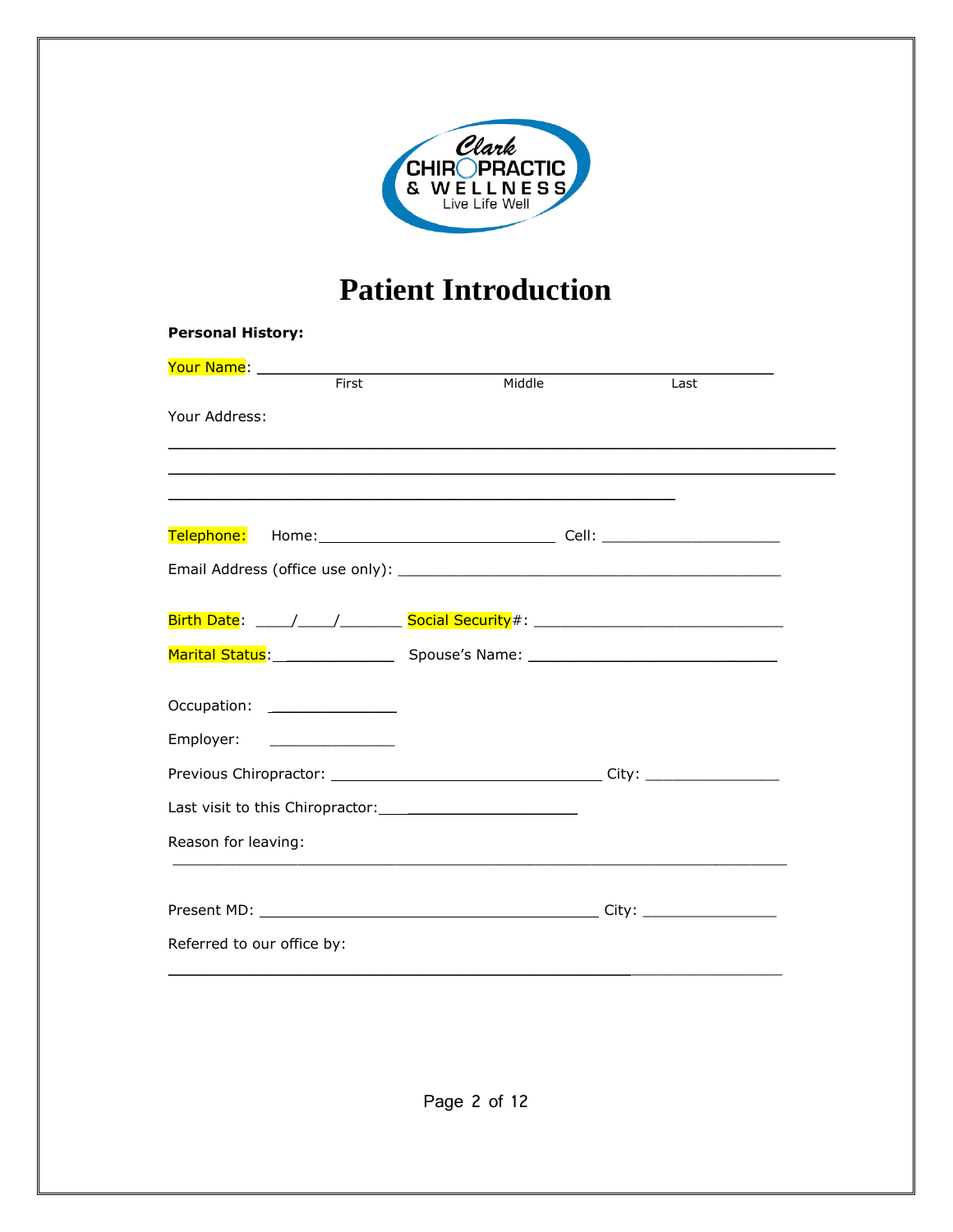# **Auto Consultation History**

| Were you________driver __________passenger __________ pedestrian.                                                                      |
|----------------------------------------------------------------------------------------------------------------------------------------|
| What is the make <b>Mate and South Contract Contract Contract</b> Control of the vehicle you were in?                                  |
| Were you struck from________behind________front_______right side______left side______auto was parked.                                  |
|                                                                                                                                        |
| Did your car strike others involved?_____yes_____no Or, did the other car strike                                                       |
| yours? yes no                                                                                                                          |
|                                                                                                                                        |
|                                                                                                                                        |
|                                                                                                                                        |
| Have you lost time from work? yes on the set of the set of the set of the set of the set of the set of the set o                       |
| Vour Main Complaint: 1999 - 1999 - 1999 - 1999 - 1999 - 1999 - 1999 - 1999 - 1999 - 1999 - 1999 - 1999 - 1999                          |
| Please circle the Quality of the complaint / pain: dull aching shooting burning throbbing deep<br>nagging other ______________________ |
| Grade Intensity / Severity (No complaint / pain) 0 1 2 3 4 5 6 7 8 9 10 (Worst possible pain /<br>complaint imaginable)                |
| What is the pattern of this problem? Constant ____, Intermittent ____, Occasional ____ Cyclic ____                                     |
| Do symptoms interfere with: ______work _______sleep _______ Hobbies _______ Daily Routine                                              |
|                                                                                                                                        |
|                                                                                                                                        |
|                                                                                                                                        |
| Have you become discouraged about handling this problem? _                                                                             |
|                                                                                                                                        |
|                                                                                                                                        |
| What do you do that makes this problem worse? ___________________________________                                                      |
|                                                                                                                                        |
|                                                                                                                                        |

Page 3 of 12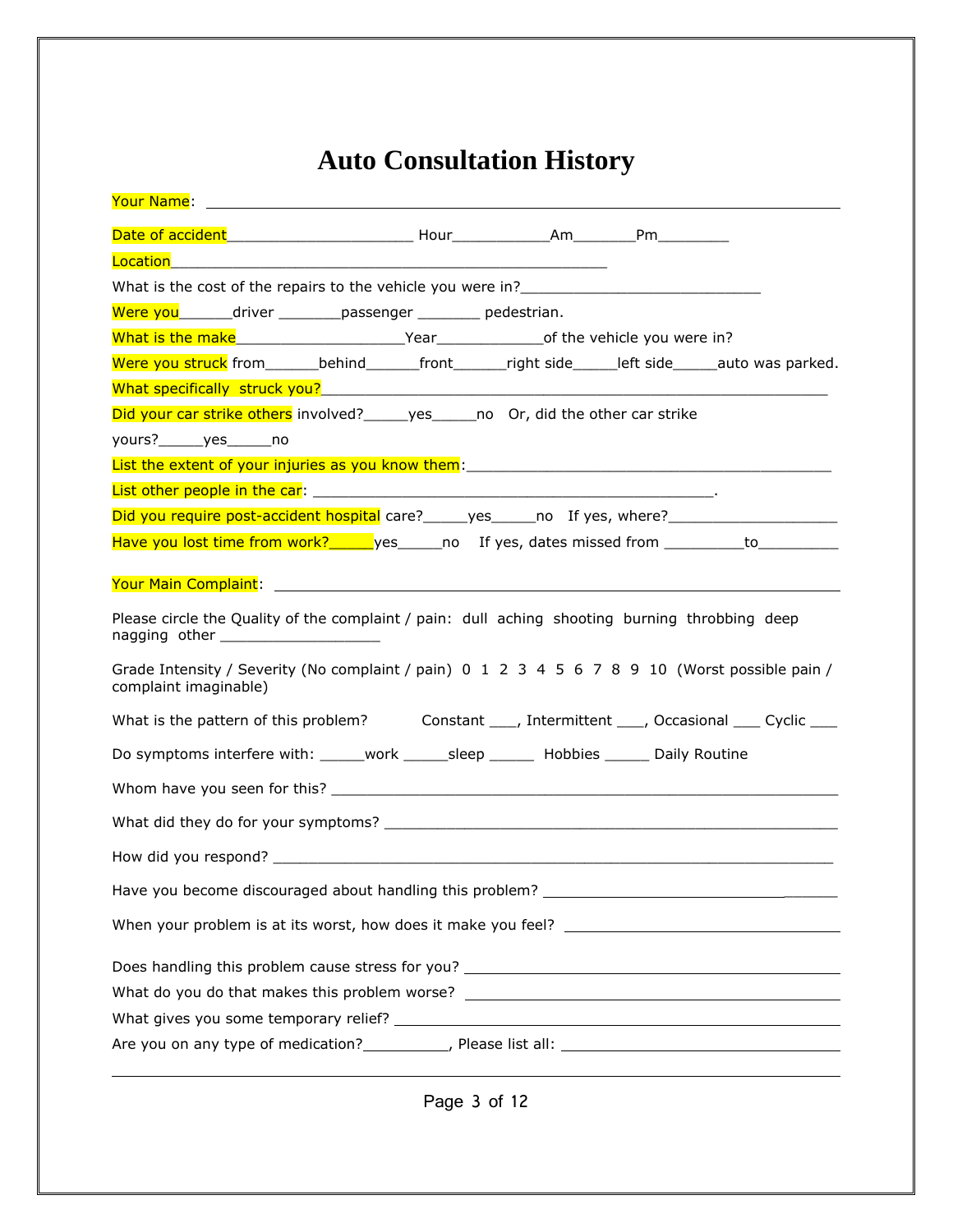Please check any health condition you may be experiencing, now or in the past.

| CERVICAL SPINE (NECK):<br>Postural distortions from subluxations, (causing Forward Head Syndrome), in your neck will weaken<br>the nerves into your arms, hands and head affecting these parts of your body. Do you experience ?<br>Neck Pain<br>П.<br>Dizziness<br>П.<br>Visual disturbances<br>$\Box$<br>$\Box$ Sinusitis<br>$\Box$ Weakness in grip<br>$\Box$ Headaches                                                                                                                                                           | □ Pain into your shoulders/arms/hands ___L ____R<br>$\Box$ Numbness/tingling in arms/hands ____L _____R<br>$\Box$ Low Energy/Fatigue<br>$\Box$ Thyroid conditions<br>□ Recurrent colds/Flu | $\Box$ Coldness in hands<br>□ TMJ/Pain/Clicking          |  |
|--------------------------------------------------------------------------------------------------------------------------------------------------------------------------------------------------------------------------------------------------------------------------------------------------------------------------------------------------------------------------------------------------------------------------------------------------------------------------------------------------------------------------------------|--------------------------------------------------------------------------------------------------------------------------------------------------------------------------------------------|----------------------------------------------------------|--|
| THORACIC SPINE (UPPER BACK):<br>Postural distortions from subluxations (resulting from Forward Head Syndrome) in the upper back<br>will weaken the nerves to the heart and lungs and affect these parts of your body. Do you<br>experience?<br>$\Box$ Heart Palpitations<br><b>Heart Murmurs</b><br>П.<br>$\Box$ Tachycardia<br>□ Heart Attacks/Angina                                                                                                                                                                               | □ Upper Back Pain<br>$\Box$ Shortness Of Breath<br>$\Box$ Pain On Deep Inhalation/Exhalation<br>□ Recurrent Lung Infections/Bronchitis                                                     | $\Box$ Hearing problems $\Box$<br>$\Box$ Asthma/Wheezing |  |
| THORACIC SPINE (MID BACK):<br>Postural distortions from subluxations (resulting from Forward Head Syndrome) in the mid back will<br>weaken the nerves into your ribs/chest and upper digestive tract, and affect these parts of your<br>body. Do you experience ?<br>□ Mid Back Pain<br>□ Pain Into Your Ribs/Chest<br>□ Indigestion/Heartburn<br>$\square$ Reflux<br>a while                                                                                                                                                        | $\Box$ Nausea<br>$\Box$ Ulcers/Gastritis<br>$\Box$ Hypoglycemia<br>$\Box$ Tired/Irritable after eating or when you haven't eaten for                                                       |                                                          |  |
| LUMBAR SPINE (LOW BACK):<br>Postural distortions from subluxations in the low back (resulting from Forward Head Syndrome) will<br>weaken the nerves into your legs/feet and pelvic organs and affect these parts of your body. Do you<br>experience ?<br>$\Box$ Low back pain<br>$\Box$ Numbness/tingling in your legs/feet ___L ___R<br>□ Coldness in your legs/feet ___L ____R<br>$\Box$ Muscle cramps in your legs/feet ___L ___R<br>$\Box$ Pain into your hips/legs/feet $\Box$<br>□ Weakness/injuries in your hips/knees/ankles | □ Constipation / Diarrhea<br>$\Box$ Recurrent bladder infections<br>$\Box$ Frequent/difficulty urinating<br>□ Sexual dysfunction                                                           | $\Box$ Menstrual irregularities/cramping (females)       |  |
| Is there any other information you would like us to know?_______________________                                                                                                                                                                                                                                                                                                                                                                                                                                                     |                                                                                                                                                                                            |                                                          |  |
| On a scale of 1 to 10, with 10 being the highest, rate your commitment in helping us solve                                                                                                                                                                                                                                                                                                                                                                                                                                           |                                                                                                                                                                                            |                                                          |  |
| SIGNATURE:                                                                                                                                                                                                                                                                                                                                                                                                                                                                                                                           | DATE: D                                                                                                                                                                                    |                                                          |  |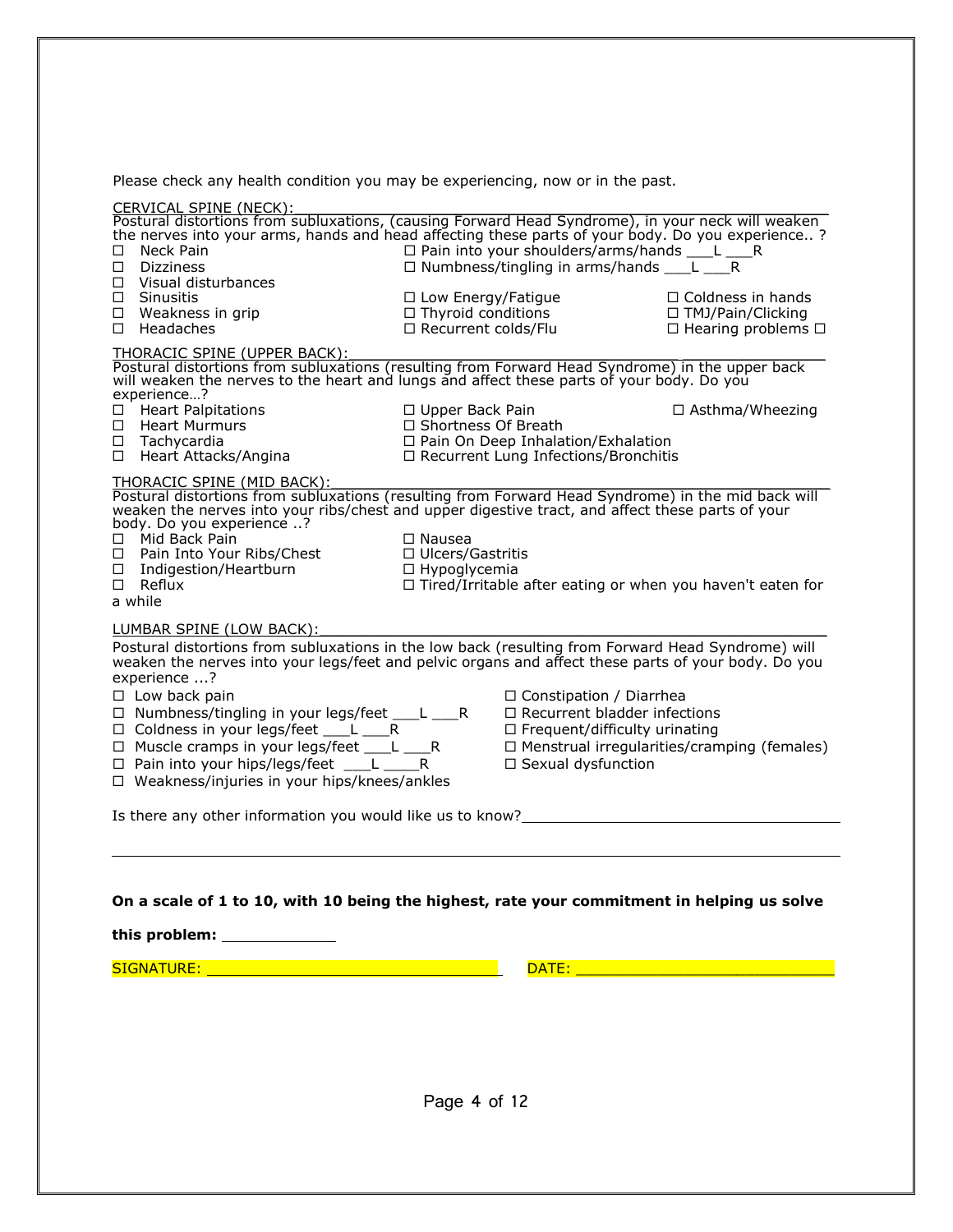# **Consent for Radiology**

I, \_\_\_\_\_\_\_\_\_\_\_\_\_\_\_\_\_\_\_\_\_\_\_\_\_\_\_\_\_\_, give the doctors of this Chiropractic and Wellness Center my consent to take all x-rays needed to better understand my condition. I have been fully informed of the possible risks and safety standards of this office.

I also give my consent for films of my child (children) for the same reasons, if applicable.

**[For women:** To my best knowledge I am not pregnant and know of no contraindications for x-rays at this time.]

Patient Signature: \_\_\_\_\_\_\_\_\_\_\_\_\_\_\_\_\_\_\_\_\_\_\_\_\_\_\_\_\_\_\_ Date: \_\_\_\_\_\_\_\_\_\_\_\_\_\_\_\_\_\_\_\_\_\_\_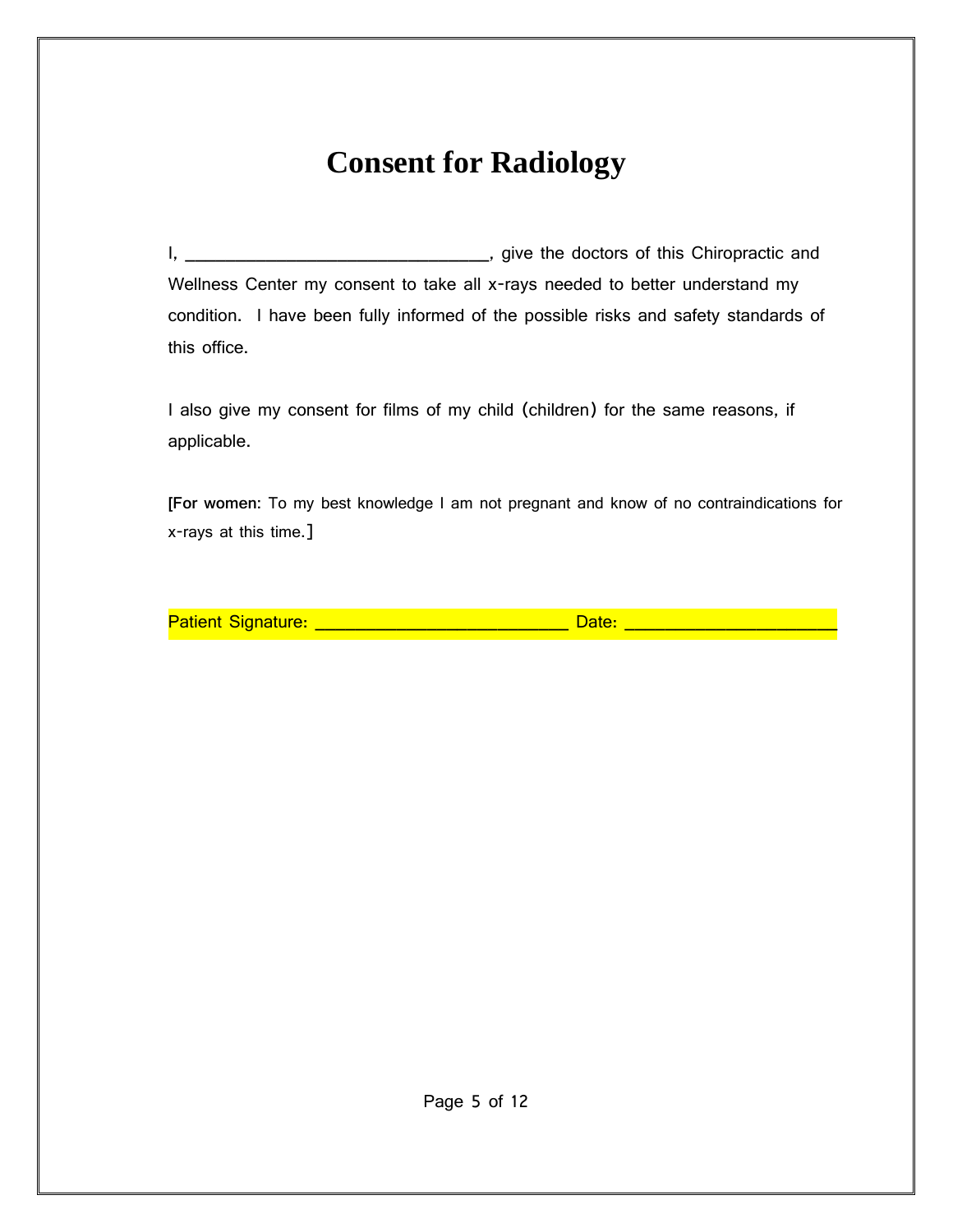# **Our Fee Structure**

*Please note our fees for your initial visit:*

| <b>TOTAL</b>     | \$145.00                               |
|------------------|----------------------------------------|
| <b>Radiology</b> | Variable (up to a maximum of \$100.00) |
| Examination      | \$45.00                                |
| Consultation     | Complimentary                          |

Please note that if you have been involved in a motor vehicle accident, our fee structure may differ due to the complexity of your needs in such cases.

I fully understand the above fees and give my consent for the doctor to perform a complete neurologic exam. I also give my consent to have the doctor take any x-rays he/she deems appropriate to better understand my problem and monitor my progress.

I have received a copy of the Notice of Privacy Practices from Clark Chiropractic.

SIGNATURE: DATE: \_\_\_\_\_\_\_\_\_\_\_\_\_\_ (Signature of Parent/Guardian required if patient under age 18)

*Thank You!*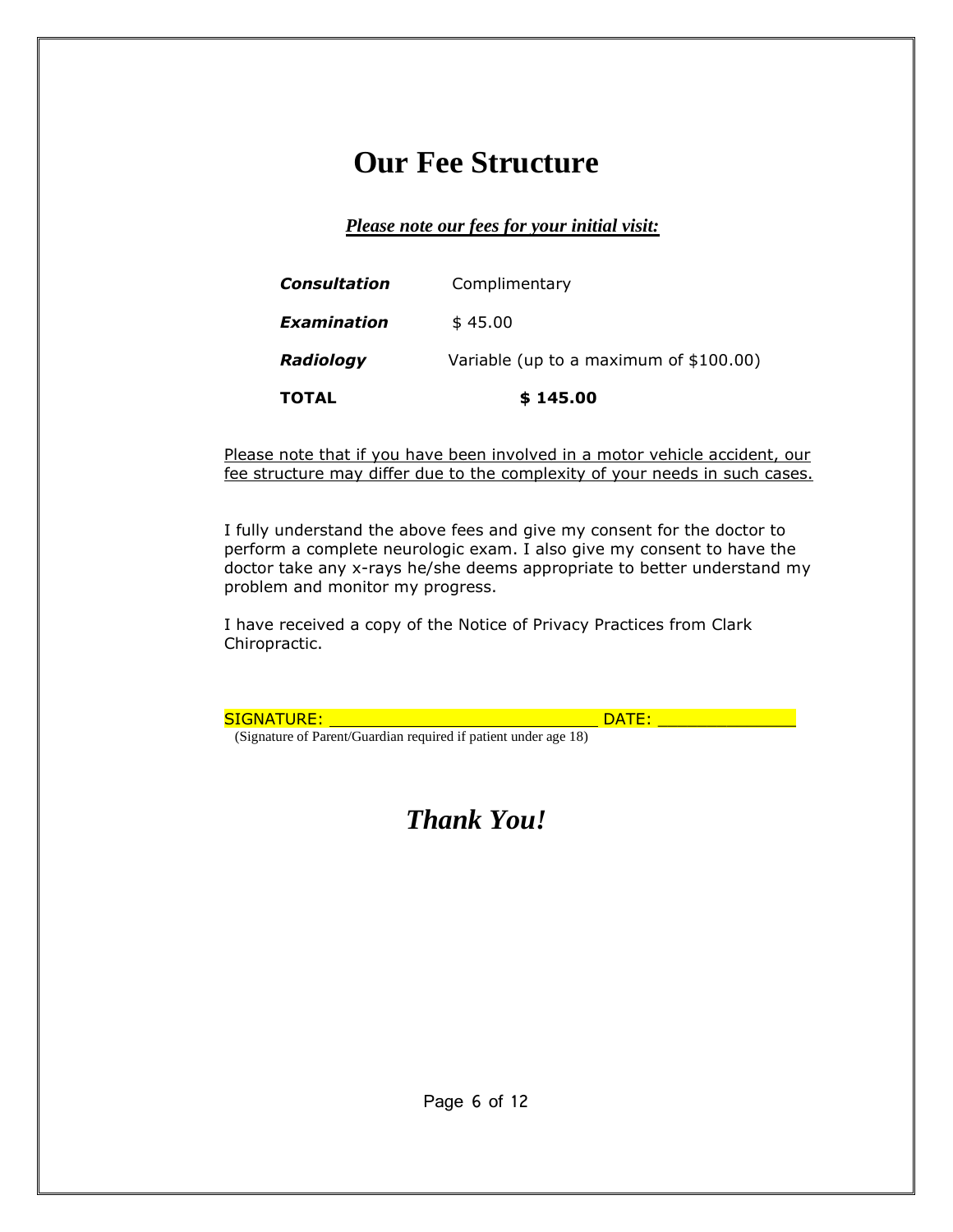# Treatment Consent Form

#### **Before receiving consultation or treatment in our office, Please review the principles outlined below:**

- 1. I understand that Dr. Clark's goal is to provide me with adjunctive and supportive care for my health condition. Clark Chiropractic & Wellness does not claim to treat or cure any disease or medical diagnosis.
- 2. I understand that this office offers some services not covered by insurance. These services are considered experimental and may or may not be billed to my insurance. Dr. Clark will review all services that are considered covered services and those that are not. Nutritional support may also be offered for my case. Nutritional supplements are not FDA regulated and have not been proven to cure or treat any disease or illness.
- 3. I understand that Clark Chiropractic & Wellness' services are not a replacement for my medical treatment. Clark Chiropractic & Wellness chooses to work alongside my medical provider, as this serves me in the most effective manner.
- 4. Dr. Clark will never give advice on the use of my medications. Medications must be managed by my medical doctor. I must work with a medical doctor for the management of any medications I take now or in the future.
- 5. I completely understand that there are no guarantees of help, correction, relief, or cure, whether written, spoken, or implied. I understand that this clinic does NOT treat any disease or any medical diagnosis.
- 6. I am making a sane and conscious decision to seek advice as per the above understood terms for either myself and/or my dependents. In doing so, I agree to the above terms and acknowledge this with my signature.

| <b>Patient Signature:</b> | Date: |
|---------------------------|-------|
|                           |       |
| Witness Signature:        | Date: |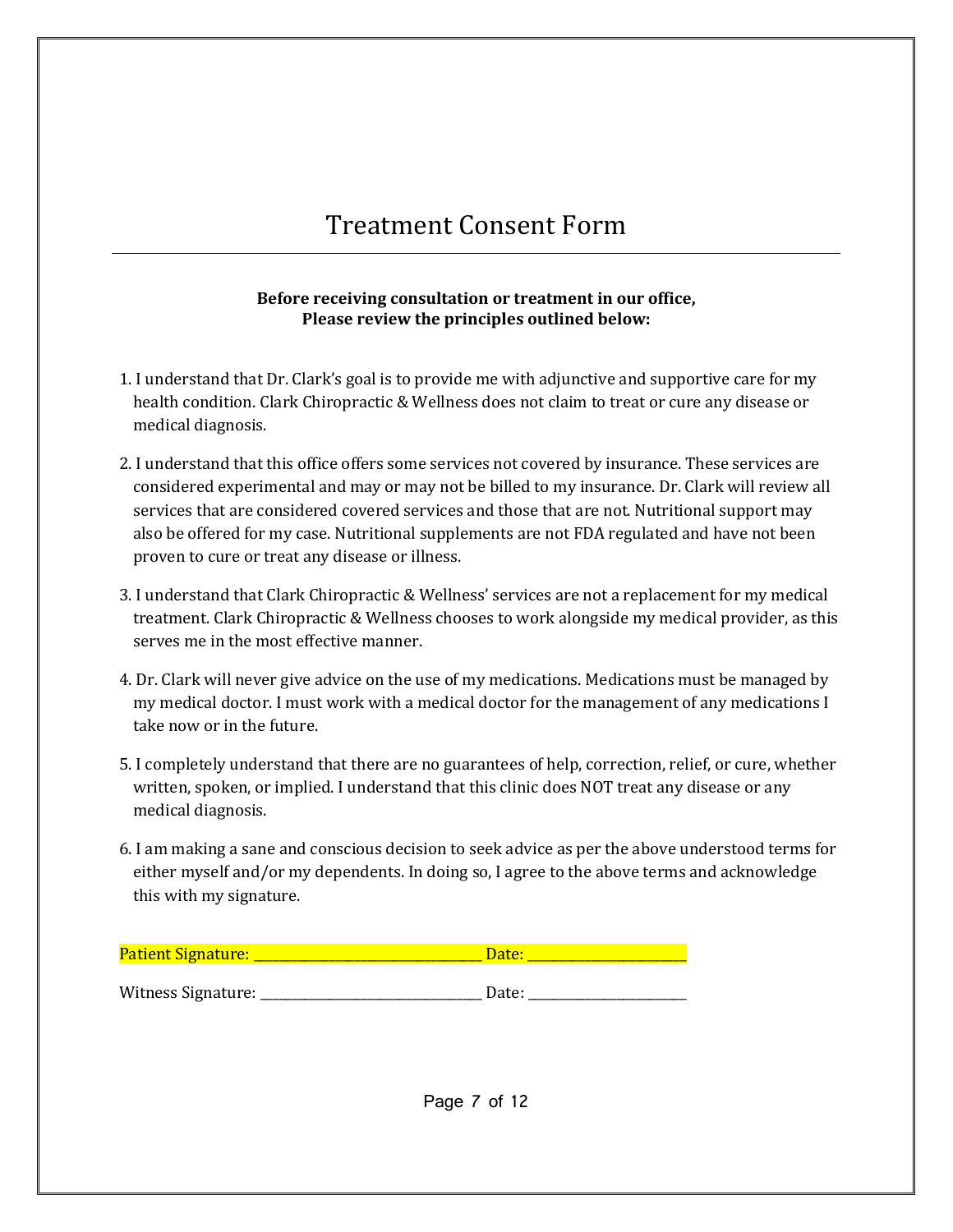## **PERSONAL INJURY – AUTOMOBILE ACCIDENTS**

It is the policy of the office to receive payment on the day that care is rendered. Charges for care rendered, because of an automobile accident, are to be paid by one of the following in the order listed below:

| $1st$ option | Personal Injury Protection (PIP) or Med-Pay    |
|--------------|------------------------------------------------|
| $2nd$ option | Letter of Protection                           |
| $3rd$ option | Cash—to be paid in office at beginning of plan |

#### **PATIENT INFORMATION:**

Patient Name (Please Print) \_\_\_\_\_\_\_\_\_\_\_\_\_\_\_\_\_\_\_\_\_\_\_\_\_\_\_\_\_\_\_\_\_\_\_\_\_\_\_\_\_\_\_\_\_\_\_\_\_\_\_\_\_\_\_ Name of Custodial Parent or Legal Guardian (Please Print) \_\_\_\_\_\_\_\_\_\_\_\_\_\_\_\_\_\_\_\_\_\_\_\_\_\_\_\_\_\_ Parent/Guardian Signature

#### **RESPONSIBLE PARTY'S INFORMATION**

| Responsible Party's Insurance Company: |
|----------------------------------------|
| Policy Holder's                        |
| Name                                   |
| Policy Number/Claim Number             |

#### **MED-PAY/PIP VERIFICATION:**

| Date of Accident             |
|------------------------------|
| Auto Insurance Company       |
| Claim Number                 |
| <b>Adjustor Name</b>         |
| <b>Adjustor Phone Number</b> |
|                              |

#### **ATTORNEY:**

| N<br><b>Name</b>         |  |  |  |
|--------------------------|--|--|--|
| Phone Number             |  |  |  |
| $\overline{\phantom{a}}$ |  |  |  |

I, the undersigned, fully understand that one or both of the above methods of payments will be necessary to cover my expenses for treatment in this office. I, the undersigned, full understand that records or billing will not be submitted to the third party insurance company without one or more of the above methods of payment.

| Patient Signature:                            | Date: |
|-----------------------------------------------|-------|
|                                               |       |
| Patient Name (please print) Insurance Company |       |
|                                               |       |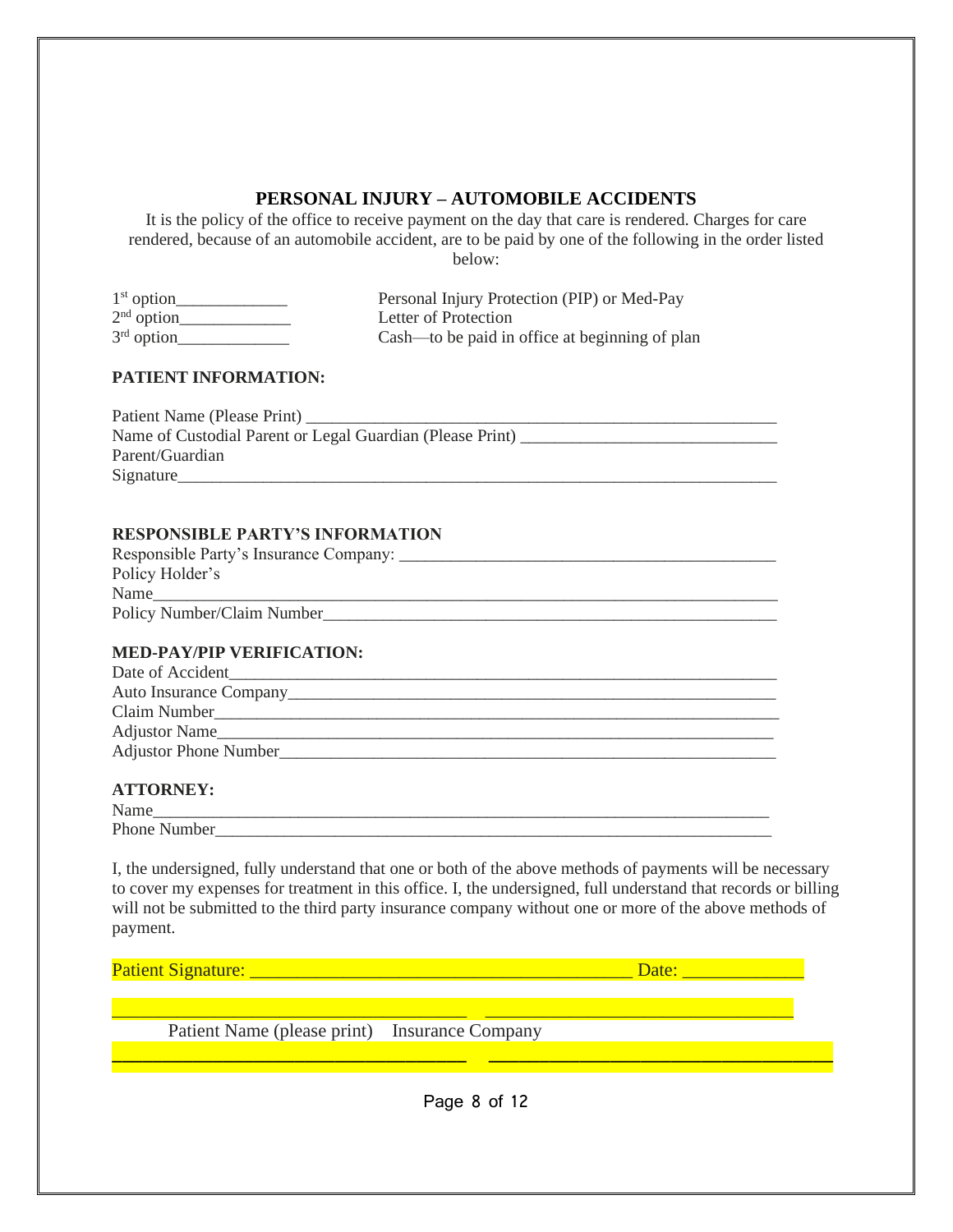Name:

Date of Injury:

Claim #

## LEGAL ASSIGNMENT OF BENEFITS AND RELEASE OF MEDICAL AND PLAN RECORDS

In considering the amount of medical expenses to be incurred, I, the undersigned, have insurance and/or employee health care benefits coverage with the above captioned, and hereby assign and convey directly to **Clark Chiropractic and Wellness Center, 562 KINGWOOD DR KINGWOOD, TX 77339,** medical benefits and/or insurance reimbursement, if any, otherwise payable to me for services rendered from such doctor and clinic. I understand that I am financially responsible for all charges regardless of any applicable insurance or benefit payments. I hereby authorize the doctor to release all medical or benefit payments. **I hereby authorize any plan administrator or fiduciary, insurer, and my attorney to release to such doctor and clinic any and all plan documents, insurance policy, and/or settlement information upon written request from such doctor and clinic in order to claim such medical benefits, reimbursement, or any applicable remedies.** I authorize the use of this signature on all my insurance and/or health benefits claim submissions.

I hereby convey to the above named doctor and clinic to the full extent permissible under the law and under any applicable insurance policies and/or employee health care plan claim, choose in action, or other right I may have to such insurance and/or employee health care benefits coverage under any applicable insurance policies and/or employee health care plan with respect to medical expenses incurred as a result of the medical services I received from the above named doctor and clinic and to the extent permissible under the law to claim such medical benefits, insurance reimbursement, and any applicable remedies. Furthermore, in response to any reasonable request for cooperation, I agree to cooperate with such doctor and clinic in any attempts by such doctor and clinic to pursue such claim, chose in action or right against my insurers and/or employee health care plan, including, if necessary, bring suit with such doctor and clinic against such insurers and/or employee health care plan in my name but at such doctor and clinic's expenses.

This assignment will remain in effect until revoked by me in writing. A photocopy of this assignment is to be considered as valid as the original. I have read and fully understand this agreement.

Signature of Insured/Guardian Date

\_\_\_\_\_\_\_\_\_\_\_\_\_\_\_\_\_\_\_\_\_\_\_\_\_\_\_\_\_\_\_\_\_\_\_\_\_\_\_ \_\_\_\_\_\_\_\_\_\_\_\_\_\_\_\_\_\_\_\_\_\_\_\_\_\_\_\_\_\_\_\_\_\_\_\_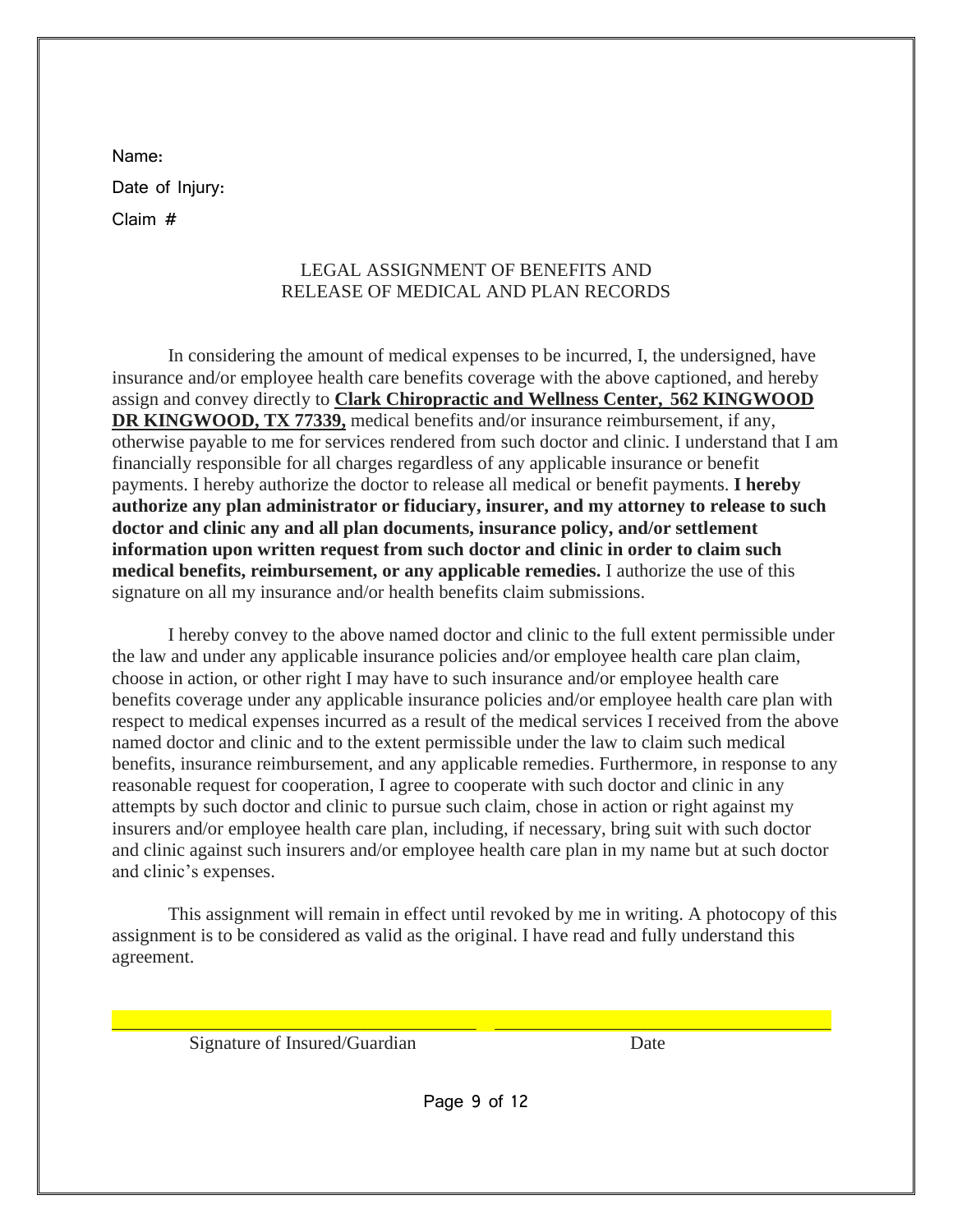### NOTICE OF DOCTOR'S LIEN

| Patient:          |  |
|-------------------|--|
| Date of Accident: |  |
| Claim#:           |  |

I do hereby authorize LEWIS M. CLARK DC to furnish you,

\_\_\_\_\_\_\_\_\_\_\_\_\_\_\_\_\_\_\_\_\_\_\_\_\_\_\_\_\_\_\_\_\_\_\_\_, the 3rd party adjustor, with a full report of his examination, diagnosis, treatment, prognosis, etc., of myself in regard to the accident in which I was recently involved.

I hereby assign, authorize, and direct you, the  $3<sup>rd</sup>$  party adjustor, to pay directly to said doctor such sums as may be due and owing him for medical service rendered me both by reason of this accident and by reason of any other bills that are due his office and to withhold such sums from any settlement as may be necessary to adequately protect and compensate said doctor. And I hereby further give a Lien on my case to said doctor against any and all proceeds of my settlement, which may be paid by you, the  $3<sup>rd</sup>$  party adjustor, as the result of the injuries for which I have been treated or injuries in connection therewith.

I fully understand that I am directly and fully responsible to said doctor for all medical bills submitted to him for service rendered me and that this agreement is made solely for doctor's additional protection and in consideration of his awaiting payment. And I further understand that such payment is not contingent on any settlement, judgment, or verdict by which I may eventually recover said fee.

I agree to promptly notify said doctor of any change or addition of attorney(s) used by me in connection with this accident, and I instruct my attorney to do the same and to promptly deliver a copy of this lien to any such substituted or added attorney(s).

Please acknowledge this letter by signing below and returning to the doctor's office. I have been advised that if the 3rd party adjustor does not wish to cooperate in protecting the doctor's interest, the doctor will not await payment but may declare the entire balance due and payable.

 $Date:$   $\Box$ 

Patient's Signature

The undersigned being the 3rd party adjustor of record for the above patient does hereby agree to observe all of the terms of the above and agrees to withhold such sums for any settlement as may be necessary to adequately protect and fully compensate said doctor above named.

Date:\_\_\_\_\_\_\_\_\_\_\_\_\_\_\_\_\_\_\_\_ \_\_\_\_\_\_\_\_\_\_\_\_\_\_\_\_\_\_\_\_\_\_\_\_\_\_\_\_\_\_\_\_\_\_\_\_\_\_\_\_\_\_\_\_

Adjustor's Signature

Clark Chiropractic Wellness Center

Page 10 of 12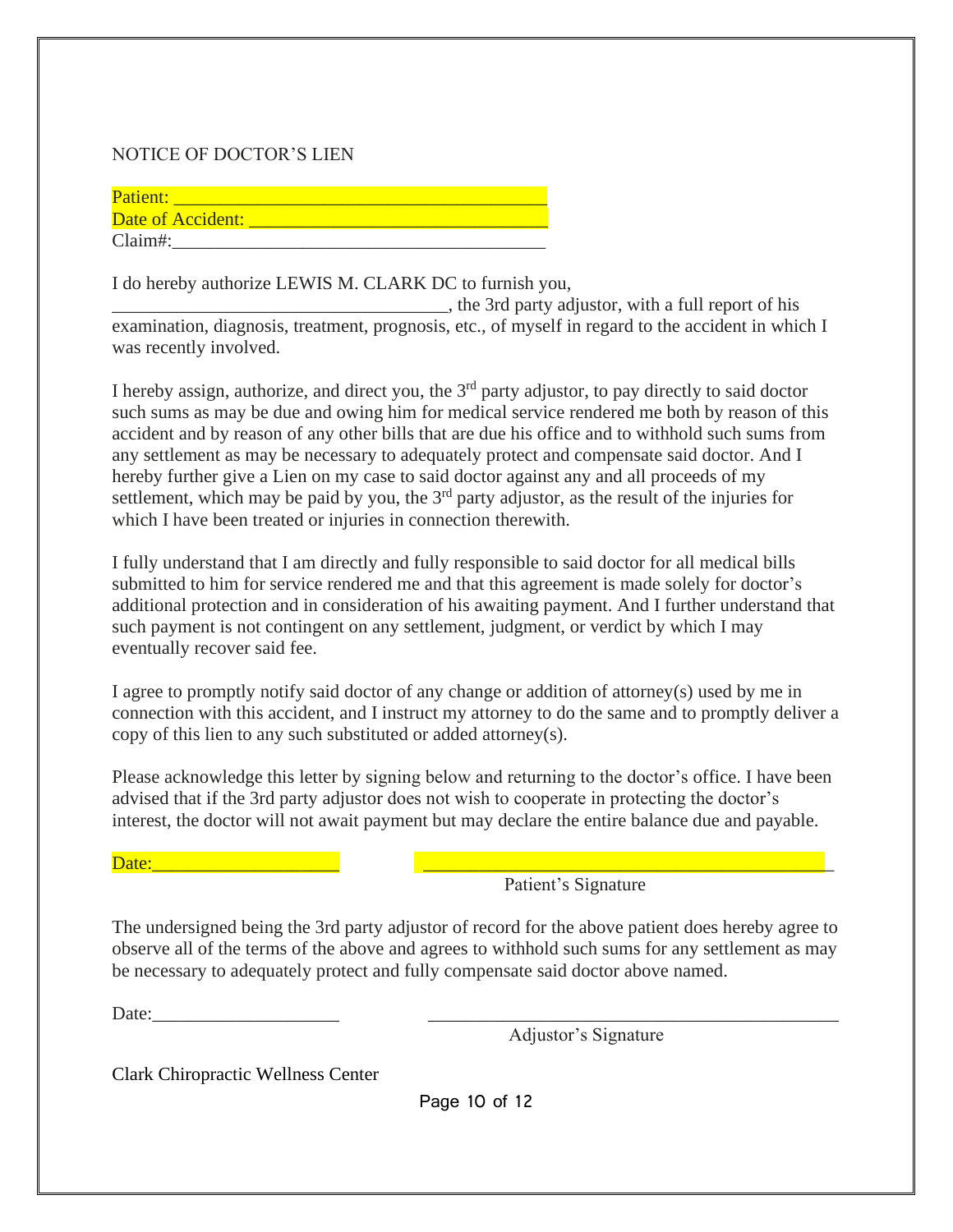Lewis M. Clark, D. C. 562 KINGWOOD DR KINGWOOD, TX 77339 281-354-8330

We at Clark Chiropractic Wellness Center hope that the following information will help you understand how your Personal Injury Protection (PIP) works for you. Please review the information, and if you have any questions, please ask one of our Chiropractic Assistants.

### **General Overview**

PIP stands for "Personal Injury Protection." This covers the authorized driver of the vehicle, the owner, all members of the owner's family, and anyone riding in the vehicle at the time of the accident. PIP covers injuries in and around the vehicle, and even covers pedestrians. (Tx. Auto Ins. Law Art. 5. 06-3b)

PIP is automatically on all policies written in the state of Texas, unless it is denied by the policyholder in writing. (TX. Auto Ins. Law Art. 5. 06-3b) Protection can be purchased in the following three amounts: \$2.500, \$5,000, or \$10,000. This coverage is per accident, any new claim starts with the set coverage amount.

PIP also pays for 80% of lost wages (including homemakers), pain and suffering, and loss of consortium. An injured person should always file a PIP claim regardless of liability.

The first policy on which a claim is filed is on the car involved in the accident. However, stacking policies – once benefits are exhausted – is perfectly legal. PIP has no right of subrogation (Tx. Auto Ins. Law Art. 5. 06-3b). Your PIP is required by law to pay claims as they arise. Penalty of non-payment may be assessed at 12%, plus interest and legal fees. (Tx. Auto Ins. Law Art. 5. 06-3b and subsection 3)

Your PIP can request that a patient have an independent medical exam. The statute of limitation on PIP is 3 years.

### **Verification**

Look at the "Declaration Sheet," which is the cover sheet of the automobile insurance policy, or you may call you insurance agent.

### **Filing a Claim**

You must first call your agent and file an "Application for Benefits" with your insurance carrier before benefits can be paid. If you are not "insured" on the policy, you may apply as the injured party. This office will then file all necessary claim forms directly to your insurance company each week. We will also file any required "Physician's Reports."